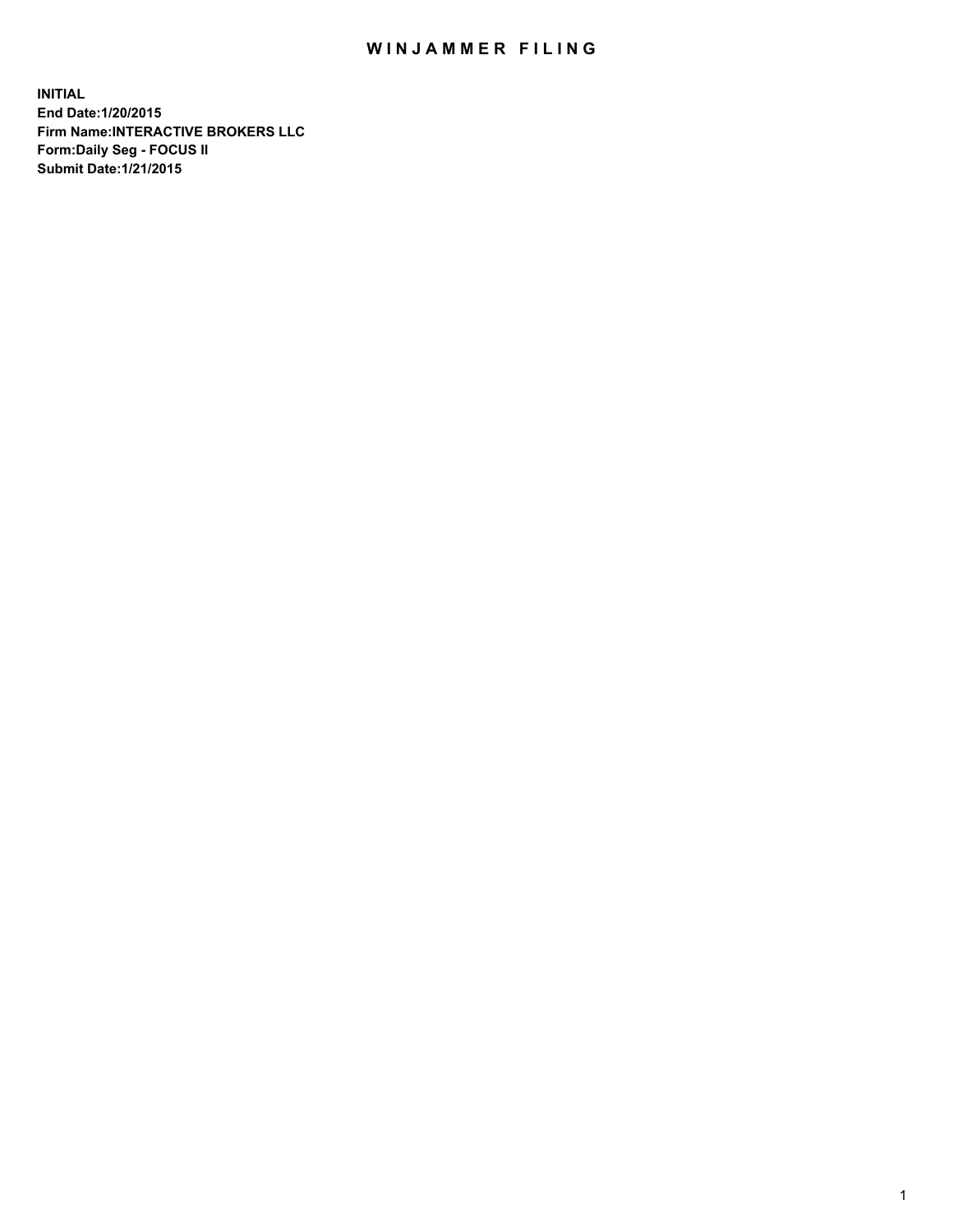## **INITIAL End Date:1/20/2015 Firm Name:INTERACTIVE BROKERS LLC Form:Daily Seg - FOCUS II Submit Date:1/21/2015 Daily Segregation - Cover Page**

| Name of Company<br><b>Contact Name</b><br><b>Contact Phone Number</b><br><b>Contact Email Address</b>                                                                                                                                                                                                                          | <b>INTERACTIVE BROKERS LLC</b><br><b>Michael Ellman</b><br>203-422-8926<br>mellman@interactivebrokers.co<br>m |
|--------------------------------------------------------------------------------------------------------------------------------------------------------------------------------------------------------------------------------------------------------------------------------------------------------------------------------|---------------------------------------------------------------------------------------------------------------|
| FCM's Customer Segregated Funds Residual Interest Target (choose one):<br>a. Minimum dollar amount: ; or<br>b. Minimum percentage of customer segregated funds required:% ; or<br>c. Dollar amount range between: and; or<br>d. Percentage range of customer segregated funds required between:% and%.                         | <u>0</u><br>0<br>155,000,000 245,000,000<br>00                                                                |
| FCM's Customer Secured Amount Funds Residual Interest Target (choose one):<br>a. Minimum dollar amount: ; or<br>b. Minimum percentage of customer secured funds required:% ; or<br>c. Dollar amount range between: and; or<br>d. Percentage range of customer secured funds required between:% and%.                           | $\overline{\mathbf{0}}$<br>0<br>80,000,000 120,000,000<br>0 <sub>0</sub>                                      |
| FCM's Cleared Swaps Customer Collateral Residual Interest Target (choose one):<br>a. Minimum dollar amount: ; or<br>b. Minimum percentage of cleared swaps customer collateral required:% ; or<br>c. Dollar amount range between: and; or<br>d. Percentage range of cleared swaps customer collateral required between:% and%. | $\overline{\mathbf{0}}$<br><u>0</u><br>0 <sub>0</sub><br>0 <sub>0</sub>                                       |
| Current ANC:on<br><b>Broker Dealer Minimum</b><br>Debit/Deficit - CustomersCurrent AmountGross Amount<br>Domestic Debit/Deficit<br>Foreign Debit/Deficit                                                                                                                                                                       | 2,597,380,419 20-JAN-2015<br>293,819,895<br>5,503,354<br>143,605,439 0                                        |
| Debit/Deficit - Non CustomersCurrent AmountGross Amount<br>Domestic Debit/Deficit<br>Foreign Debit/Deficit<br>Proprietary Profit/Loss<br>Domestic Profit/Loss<br>Foreign Profit/Loss                                                                                                                                           | 0 <sub>0</sub><br>0 <sub>0</sub><br>$\overline{\mathbf{0}}$<br>$\overline{\mathbf{0}}$                        |
| Proprietary Open Trade Equity<br>Domestic OTE<br>Foreign OTE<br><b>SPAN</b><br><b>Customer SPAN Calculation</b>                                                                                                                                                                                                                | $\overline{\mathbf{0}}$<br><u>0</u><br>1,147,174,680                                                          |
| Non-Customer SPAN Calcualation<br><b>Proprietary Capital Charges</b><br>Minimum Dollar Amount Requirement<br>Other NFA Dollar Amount Requirement                                                                                                                                                                               | 36,657,934<br><u>0</u><br>20,000,000 [7465]<br>21,456,037 [7475]                                              |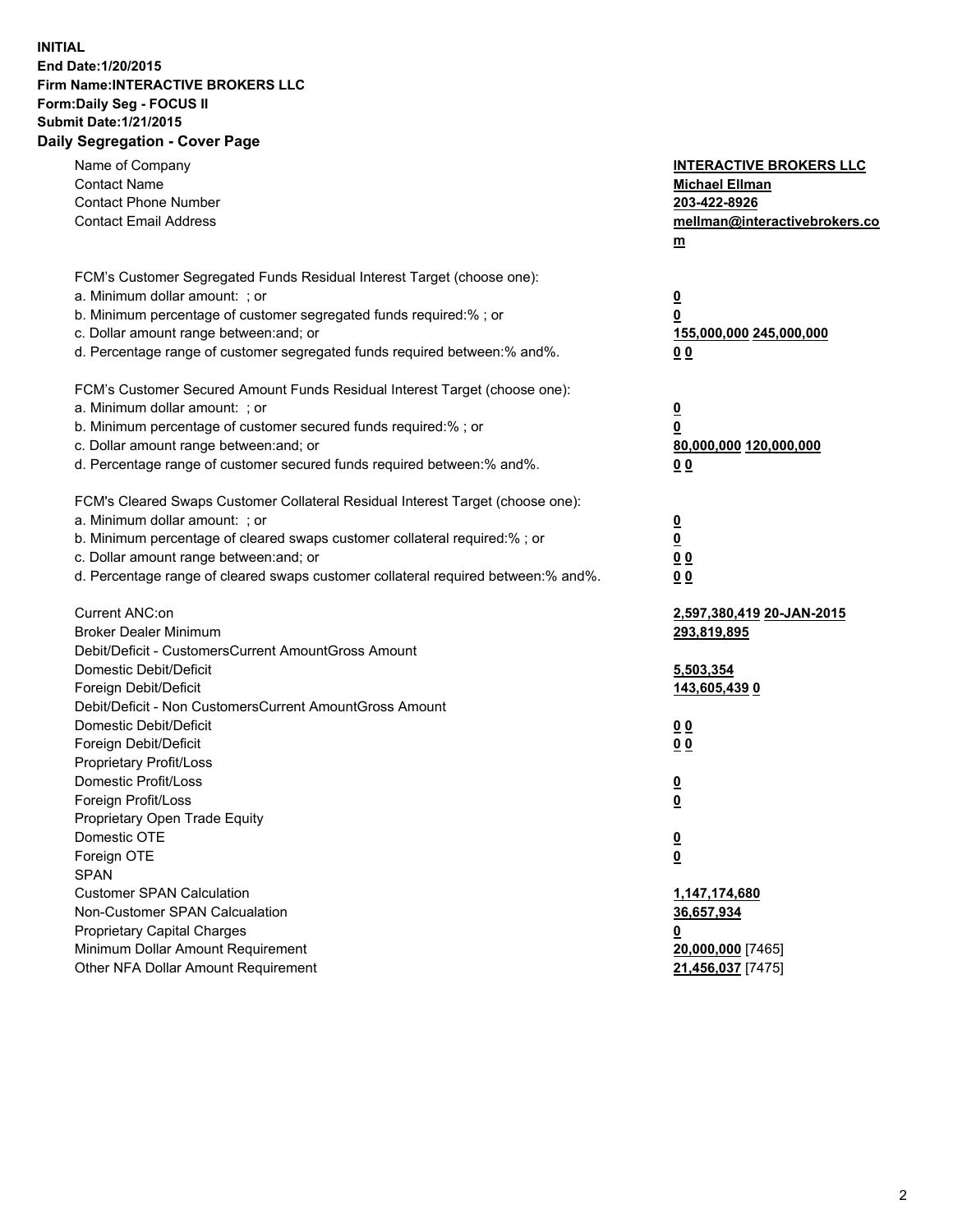## **INITIAL End Date:1/20/2015 Firm Name:INTERACTIVE BROKERS LLC Form:Daily Seg - FOCUS II Submit Date:1/21/2015 Daily Segregation - Secured Amounts**

|     | Foreign Futures and Foreign Options Secured Amounts                                         |                                   |
|-----|---------------------------------------------------------------------------------------------|-----------------------------------|
|     | Amount required to be set aside pursuant to law, rule or regulation of a foreign            | $0$ [7305]                        |
|     | government or a rule of a self-regulatory organization authorized thereunder                |                                   |
| 1.  | Net ledger balance - Foreign Futures and Foreign Option Trading - All Customers             |                                   |
|     | A. Cash                                                                                     | 229,545,114 [7315]                |
|     | B. Securities (at market)                                                                   | $0$ [7317]                        |
| 2.  | Net unrealized profit (loss) in open futures contracts traded on a foreign board of trade   | -2,456,057 [7325]                 |
| 3.  | Exchange traded options                                                                     |                                   |
|     | a. Market value of open option contracts purchased on a foreign board of trade              | 39,852 [7335]                     |
|     | b. Market value of open contracts granted (sold) on a foreign board of trade                | -80,871 [7337]                    |
| 4.  | Net equity (deficit) (add lines 1.2. and 3.)                                                | 227,048,038 [7345]                |
| 5.  | Account liquidating to a deficit and account with a debit balances - gross amount           | 143,605,439 [7351]                |
|     | Less: amount offset by customer owned securities                                            | 0 [7352] 143,605,439 [7354]       |
| 6.  | Amount required to be set aside as the secured amount - Net Liquidating Equity              | 370,653,477 [7355]                |
|     | Method (add lines 4 and 5)                                                                  |                                   |
| 7.  | Greater of amount required to be set aside pursuant to foreign jurisdiction (above) or line | 370,653,477 [7360]                |
|     | 6.                                                                                          |                                   |
|     | FUNDS DEPOSITED IN SEPARATE REGULATION 30.7 ACCOUNTS                                        |                                   |
| 1.  | Cash in banks                                                                               |                                   |
|     | A. Banks located in the United States                                                       | 362,330,255 [7500]                |
|     | B. Other banks qualified under Regulation 30.7                                              | 0 [7520] 362,330,255 [7530]       |
| 2.  | Securities                                                                                  |                                   |
|     | A. In safekeeping with banks located in the United States                                   | $Q$ [7540]                        |
|     | B. In safekeeping with other banks qualified under Regulation 30.7                          | 0 [7560] 0 [7570]                 |
| 3.  | Equities with registered futures commission merchants                                       |                                   |
|     | A. Cash                                                                                     | $0$ [7580]                        |
|     | <b>B.</b> Securities                                                                        | $0$ [7590]                        |
|     | C. Unrealized gain (loss) on open futures contracts                                         | $0$ [7600]                        |
|     | D. Value of long option contracts                                                           | $0$ [7610]                        |
|     | E. Value of short option contracts                                                          | 0 [7615] 0 [7620]                 |
| 4.  | Amounts held by clearing organizations of foreign boards of trade                           |                                   |
|     | A. Cash                                                                                     | $0$ [7640]                        |
|     | <b>B.</b> Securities                                                                        | $0$ [7650]                        |
|     | C. Amount due to (from) clearing organization - daily variation                             | $0$ [7660]                        |
|     | D. Value of long option contracts                                                           | $0$ [7670]                        |
|     | E. Value of short option contracts                                                          | 0 [7675] 0 [7680]                 |
| 5.  | Amounts held by members of foreign boards of trade                                          |                                   |
|     | A. Cash                                                                                     | 126,363,897 [7700]                |
|     | <b>B.</b> Securities                                                                        | $0$ [7710]                        |
|     | C. Unrealized gain (loss) on open futures contracts                                         | 9,247,130 [7720]                  |
|     | D. Value of long option contracts                                                           | 39,849 [7730]                     |
|     | E. Value of short option contracts                                                          | -80,866 [7735] 135,570,010 [7740] |
| 6.  | Amounts with other depositories designated by a foreign board of trade                      | $0$ [7760]                        |
| 7.  | Segregated funds on hand                                                                    | $0$ [7765]                        |
| 8.  | Total funds in separate section 30.7 accounts                                               |                                   |
| 9.  | Excess (deficiency) Set Aside for Secured Amount (subtract line 7 Secured Statement         | 497,900,265 [7770]                |
|     |                                                                                             | 127,246,788 [7380]                |
| 10. | Page 1 from Line 8)                                                                         |                                   |
| 11. | Management Target Amount for Excess funds in separate section 30.7 accounts                 | 80,000,000 [7780]                 |
|     | Excess (deficiency) funds in separate 30.7 accounts over (under) Management Target          | 47,246,788 [7785]                 |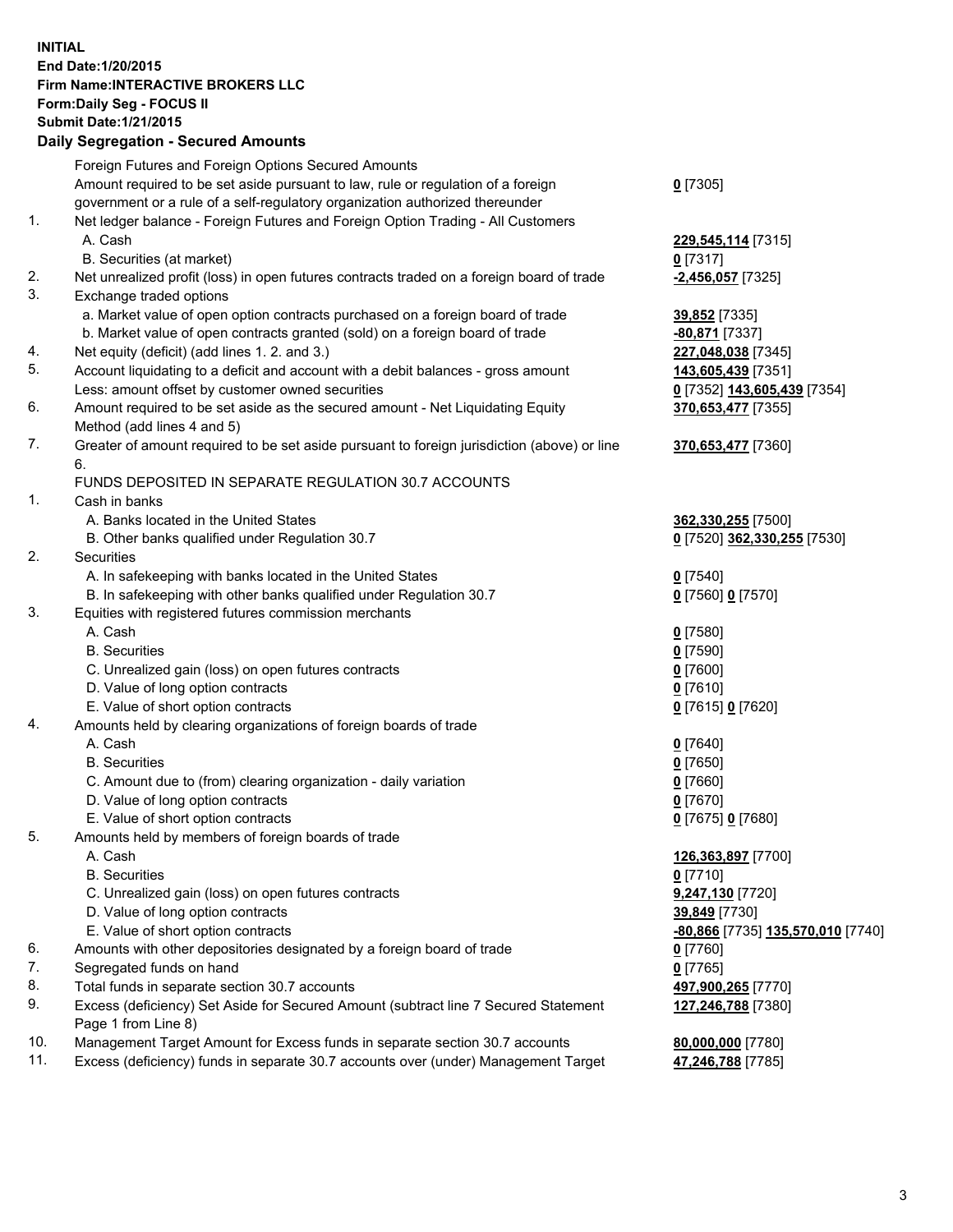**INITIAL End Date:1/20/2015 Firm Name:INTERACTIVE BROKERS LLC Form:Daily Seg - FOCUS II Submit Date:1/21/2015 Daily Segregation - Segregation Statement** SEGREGATION REQUIREMENTS(Section 4d(2) of the CEAct) 1. Net ledger balance A. Cash **2,476,672,638** [7010] B. Securities (at market) **0** [7020] 2. Net unrealized profit (loss) in open futures contracts traded on a contract market **-50,107,130** [7030] 3. Exchange traded options A. Add market value of open option contracts purchased on a contract market **138,011,339** [7032] B. Deduct market value of open option contracts granted (sold) on a contract market **-217,633,796** [7033] 4. Net equity (deficit) (add lines 1, 2 and 3) **2,346,943,051** [7040] 5. Accounts liquidating to a deficit and accounts with debit balances - gross amount **5,503,354** [7045] Less: amount offset by customer securities **0** [7047] **5,503,354** [7050] 6. Amount required to be segregated (add lines 4 and 5) **2,352,446,405** [7060] FUNDS IN SEGREGATED ACCOUNTS 7. Deposited in segregated funds bank accounts A. Cash **457,710,640** [7070] B. Securities representing investments of customers' funds (at market) **1,127,005,101** [7080] C. Securities held for particular customers or option customers in lieu of cash (at market) **0** [7090] 8. Margins on deposit with derivatives clearing organizations of contract markets A. Cash **21,969,559** [7100] B. Securities representing investments of customers' funds (at market) **101,035,503** [7110] C. Securities held for particular customers or option customers in lieu of cash (at market) **0** [7120] 9. Net settlement from (to) derivatives clearing organizations of contract markets **1,745,989** [7130] 10. Exchange traded options A. Value of open long option contracts **1,454,533** [7132] B. Value of open short option contracts **-11,810,872** [7133] 11. Net equities with other FCMs A. Net liquidating equity **-20,068,491** [7140] B. Securities representing investments of customers' funds (at market) **915,400,116** [7160] C. Securities held for particular customers or option customers in lieu of cash (at market) **0** [7170] 12. Segregated funds on hand **0** [7150] 13. Total amount in segregation (add lines 7 through 12) **2,594,442,078** [7180] 14. Excess (deficiency) funds in segregation (subtract line 6 from line 13) **241,995,673** [7190] 15. Management Target Amount for Excess funds in segregation **155,000,000** [7194]

16. Excess (deficiency) funds in segregation over (under) Management Target Amount Excess

**86,995,673** [7198]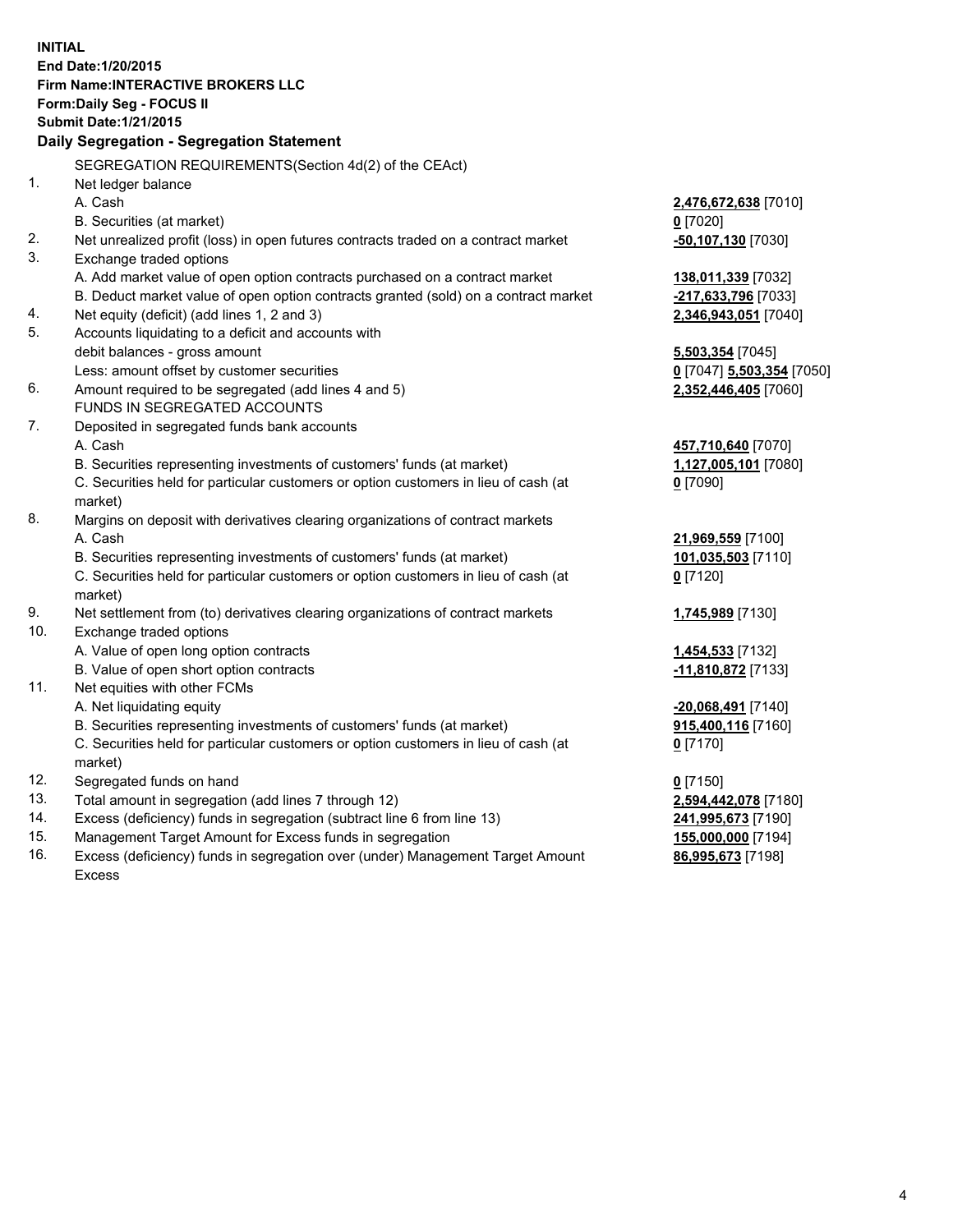## **INITIAL End Date:1/20/2015 Firm Name:INTERACTIVE BROKERS LLC Form:Daily Seg - FOCUS II Submit Date:1/21/2015 Daily Segregation - Supplemental**

| $\overline{\phantom{0}}$ | Total gross margin deficiencies - Segregated Funds Origin                              | 1,282,534 [9100] |
|--------------------------|----------------------------------------------------------------------------------------|------------------|
| $\sim$                   | Total gross margin deficiencies - Secured Funds Origin                                 | $0$ [9101]       |
| $\blacksquare$           | Total gross margin deficiencies - Cleared Swaps Customer Collateral Funds Origin       | $0$ [9102]       |
| $\blacksquare$           | Total gross margin deficiencies - Noncustomer and Proprietary Accounts Origin          | $0$ [9103]       |
| Ξ.                       | Total number of accounts contributing to total gross margin deficiencies - Segregated  | 16 [9104]        |
|                          | Funds Origin                                                                           |                  |
| $\blacksquare$           | Total number of accounts contributing to total gross margin deficiencies - Secured     | $0$ [9105]       |
|                          | Funds Origin                                                                           |                  |
| ۰                        | Total number of accounts contributing to the total gross margin deficiencies - Cleared | $0$ [9106]       |
|                          | Swaps Customer Collateral Funds Origin                                                 |                  |
| -                        | Total number of accounts contributing to the total gross margin deficiencies -         | $0$ [9107]       |
|                          | Noncustomer and Proprietary Accounts Origin                                            |                  |
| ۰                        | Upload a copy of the firm's daily margin report the FCM uses to issue margin calls     |                  |
|                          | which corresponds with the reporting date.                                             |                  |

01.20.2015 Commodity Margin Deficiency Report V01.xls